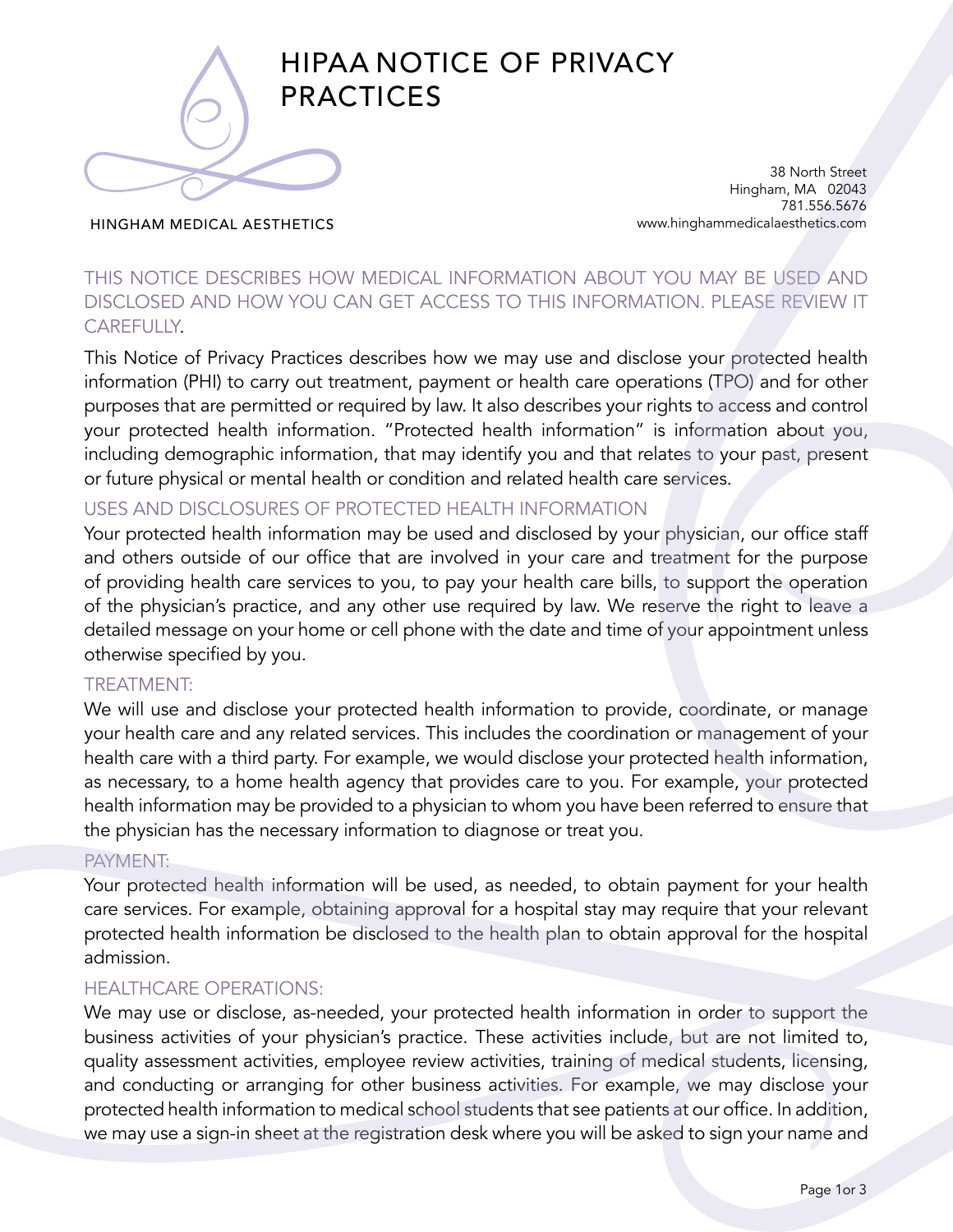indicate your physician. We may also call you by name in the waiting room when your physician is ready to see you.

We may use or disclose your protected health information, as necessary, to contact you to remind you of your appointment. We may use or disclose your protected health information in the following situations without your authorization. These situations include: as Required By Law, Public Health issues as required by law, Communicable Diseases: Health Oversight: Abuse or Neglect: Food and Drug Administration requirements: Legal Proceedings: Law Enforcement: Coroners, Funeral Directors, and Organ Donation: Research: Criminal Activity: Military Activity and National Security: Workers' Compensation: Inmates: Required Uses and Disclosures: Under the law, we must make disclosures to you and when required by the Secretary of the Department of Health and Human Services to investigate or determine our compliance with the requirements of Section 164.500.

Other Permitted and Required Uses and Disclosures Will Be Made Only With Your Consent, Authorization or Opportunity to Object unless required by law.

You may revoke this authorization, at any time, in writing, except to the extent that your physician or the physician's practice has taken an action in reliance on the use or disclosure indicated in the authorization.

### YOUR RIGHTS

Following is a statement of your rights with respect to your protected health information.

You have the right to inspect and copy your protected health information. Under federal law, however, you may not inspect or copy the following records; psychotherapy notes; information compiled in reasonable anticipation of, or use in, a civil, criminal, or administrative action or proceeding, and protected health information that is subject to law that prohibits access to protected health information.

You have the right to request a restriction of your protected health information. This means you may ask us not to use or disclose any part of your protected health information for the purposes of treatment, payment or healthcare operations. You may also request that any part of your protected health information not be disclosed to family members or friends who may be involved in your care or for notification purposes as described in this Notice of Privacy Practices. Your request must state the specific restriction requested and to whom you want the restriction to apply.

Your physician is not required to agree to a restriction that you may request. If physician believes it is in your best interest to permit use and disclosure of your protected health information, your protected health information will not be restricted. You then have the right to use another Healthcare Professional.

You have the right to request to receive confidential communications from us by alternative means or at an alternative location. You have the right to obtain a paper copy of this notice from us, upon request, even if you have agreed to accept this notice alternatively i.e. electronically.

You may have the right to have your physician amend your protected health information. If we deny your request for amendment, you have the right to file a statement of disagreement with